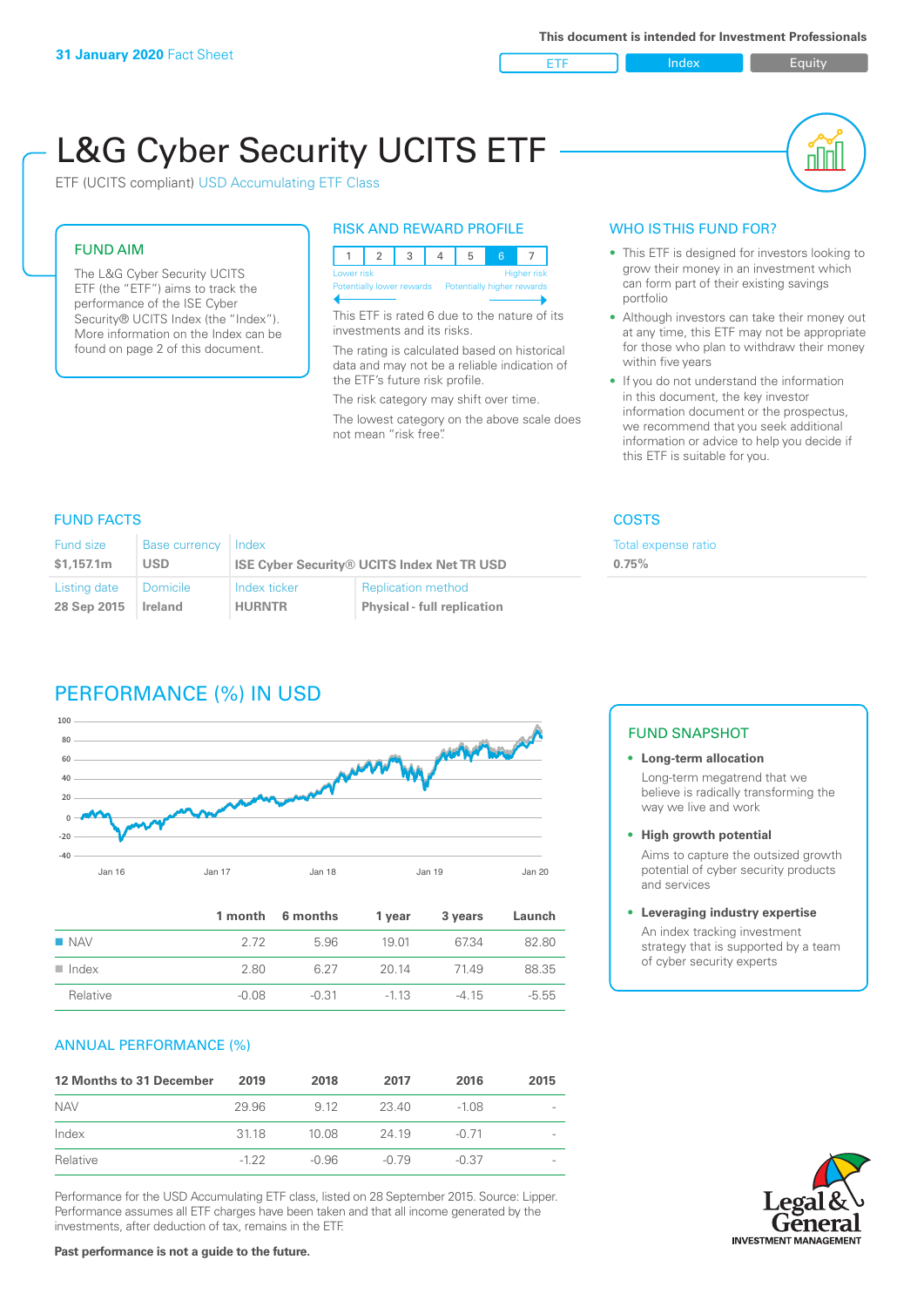# L&G Cyber Security UCITS ETF

# INDEX BREAKDOWN

The breakdowns below relate to the Index. The ETF's portfolio may deviate from the below. All data source LGIM unless otherwise stated. Totals may not sum to 100% due to rounding.





■ Top 10 constituents 34.8% Rest of Index 65.2% No. of constituents in Index 47

#### TOP 10 CONSTITUENTS (%)

| CrowdStrike         | 3.9 |
|---------------------|-----|
| Cyberark            | 3.8 |
| Nortonl ifel ock    | 3.5 |
| Akamai Technologies | 3.4 |
| Fortinet            | 34  |
| Proofpoint          | 3.4 |
| NetScout Systems    | 34  |
| Rapid7              | 34  |
| Splunk              | 3.3 |
| <b>Trend Micro</b>  | 33  |
|                     |     |

#### INDEX DESCRIPTION

The Index aims to track the performance of a basket of stocks of companies that are actively engaged in providing cyber security technology and services.

The Index is comprised of companies which are publically traded on various stock exchanges around the world that generate a material proportion of their revenues from the cyber security industry. The industry is deemed to be comprised of companies in the following two subsectors: (1) Infrastructure Providers that develop hardware and software for safeguarding internal and external access to files, websites and networks; and (2) Service Providers that provide consulting and secure cyber-based services.

A company is only eligible for inclusion in the Index if it is of a sufficient size (determined by reference to the total market value of its shares) and it is sufficiently "liquid" (a measure of how actively its shares are traded on a daily basis).

Within the Index, the weights allocated to the Infrastructure Provider and Service Provider subsectors are determined by reference to the relative size of each sector (i.e. the total market value of the shares of all companies within each subsector). Initially, the companies are equally weighted within each subsector. However, an adjustment to the weights is made if any company falls short of a liquidity test that is applied to each company individually.

#### INVESTMENT MANAGER

GO ETF Solutions LLP is the investment manager for each of the exchange traded funds (ETFs) issued by Legal & General UCITS ETF Plc and is responsible for the day-to-day investment management decisions for this ETF. The team is highly experienced with respect to all aspects relating to the management of an ETF portfolio, including collateral management, OTC swap trading, adherence to UCITS regulations and counterparty exposure and monitoring.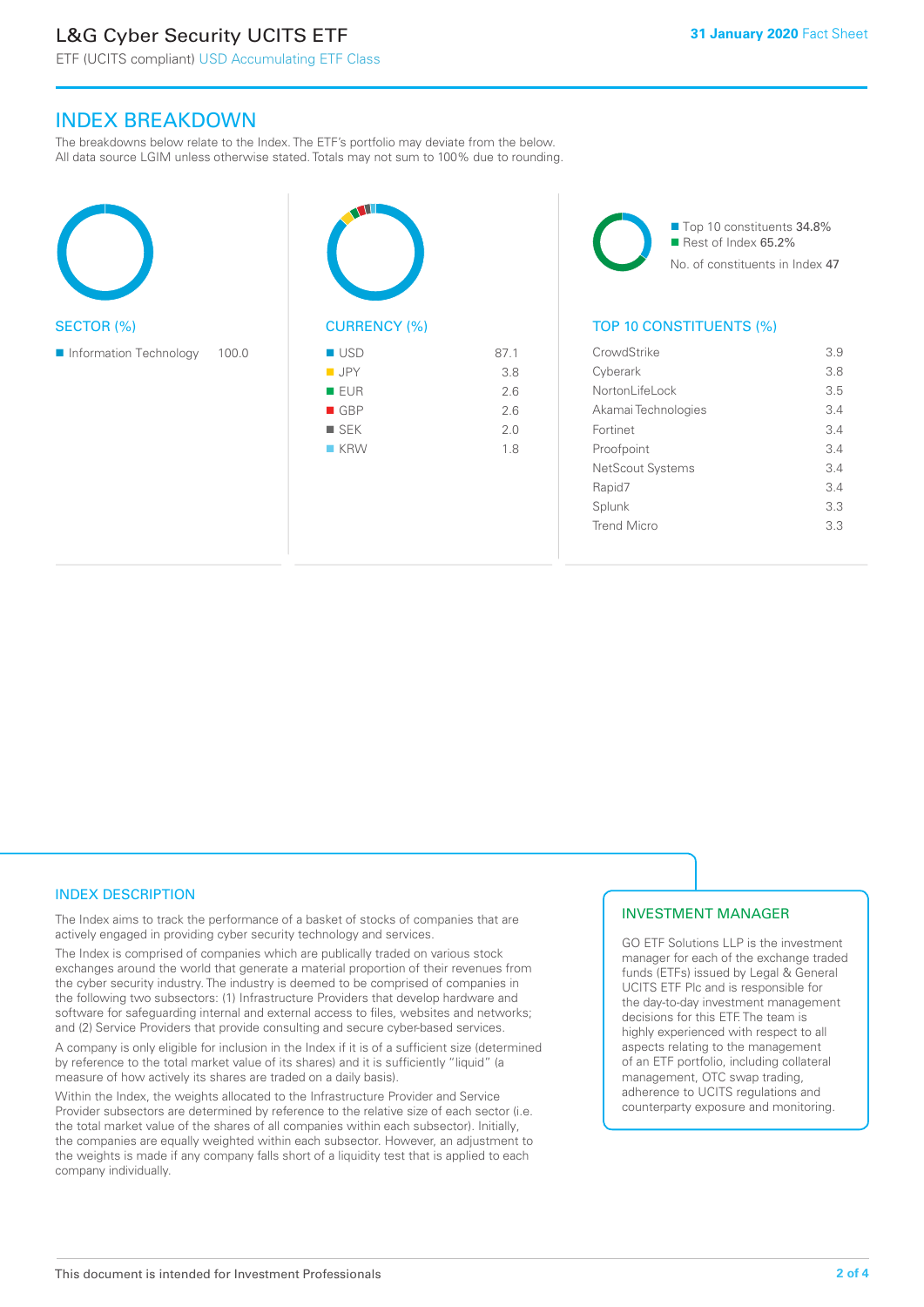# L&G Cyber Security UCITS ETF

ETF (UCITS compliant) USD Accumulating ETF Class

#### KEY RISKS

- The value of an investment and any income taken from it is not guaranteed and can go down as well as up; you may not get back the amount you originally invested.
- An investment in the ETF involves a significant degree of risk. Any decision to invest should be based on the information contained in the relevant prospectus. Prospective investors should obtain their own independent accounting, tax and legal advice and should consult their own professional advisers to ascertain the suitability of the ETF as an investment.
- The value of the shares in the ETF is directly affected by increases and decreases in the value of the Index. Accordingly the value of a share in the ETF may go up or down and a shareholder may lose some or the entire amount invested.
- The ETF's ability to closely track the Index will be affected by its ability to purchase and/or sell the Index constituents and any legal or regulatory restrictions or disruptions affecting them.
- The ETF's ability to closely track the Index will also be affected by transaction costs and taxes incurred when adjusting its investment portfolio generally and/ or to mirror any periodic adjustments to the constituents of the Index. There can be no certainty that ETF shares can always be bought or sold on a stock exchange or that the market price at which the ETF shares may be traded on a stock exchange will reflect the performance of the Index.
- The ETF is subject to the risk that third party service providers (such as a bank entering into swaps with the ETF or the ETF's depositary) may go bankrupt or fail to pay money due to the ETF or return property belonging to the ETF.
- As the Index includes micro, small and medium-sized publicly traded companies, the ETF is subject to the risk that such companies may be more vulnerable to adverse business or economic events and greater and more unpredictable price changes than larger companies or the stock market as a whole.
- The ETF is subject to the risks associated with technology-focused companies and are particularly vulnerable to rapid developments in technology (which may leave their products out-of-date), government regulation and competition from domestic and foreign competitors who may have lower production costs. Such companies may also have difficulties establishing and maintaining patents, copyrights, trademarks and trade secrets relating to their products which could negatively affect their value.

For more information, please refer to the key investor information document on our website Ø

#### TRADING INFORMATION

| <b>Exchange</b>           | <b>Currency ISIN</b> |              | <b>SEDOL</b>   | Ticker      | <b>Bloomberg</b> |
|---------------------------|----------------------|--------------|----------------|-------------|------------------|
| London Stock Exchange USD |                      | IE00BYPLS672 | <b>BYPLS67</b> | USPY        | <b>USPY IN</b>   |
| London Stock Exchange GBP |                      | IE00BYPLS672 | BYRGP36        | <b>ISPY</b> | <b>ISPY IN</b>   |
| Borsa Italiana            | EUR                  | IE00BYPLS672 | <b>BYV7098</b> | <b>ISPY</b> | <b>ISPY IM</b>   |
| Deutsche Börse            | EUR                  | DE000A14ZT85 | <b>BYN2022</b> | USPY        | <b>USPY GY</b>   |
| <b>SIX Swiss Exchange</b> | CHF                  | IE00BYPLS672 | <b>RYSXHT6</b> | <b>ISPY</b> | <b>ISPY SW</b>   |
| <b>NYSE Euronext</b>      | <b>FUR</b>           | IE00BYPLS672 | <b>BE33SD9</b> | <b>ISPY</b> | <b>ISPY NA</b>   |

The currency shown is the trading currency of the listing.



#### SPOTLIGHT ON LEGAL & GENERAL INVESTMENT MANAGEMENT

We are one of Europe's largest asset managers and a major global investor, with assets under management of €1,268.0 billion (as at 30 June 2019). We work with a wide range of global clients, including pension schemes, sovereign wealth funds, fund distributors and retail investors.

The AUM disclosed aggregates the assets managed by LGIM in the UK, LGIMA in the US and LGIM Asia in Hong Kong. The AUM includes the value of securities and derivatives positions.

#### COUNTRY REGISTRATION



#### TO FIND OUT MORE



#### **Index Disclaimer**

Nasdaq, Inc. and its respective affiliates do not guarantee the accuracy and/or the completeness of the ISE Cyber Security® UCITS Index (the "Index") or any data included therein and Nasdaq, Inc. and its respective affiliates shall have no liability for any errors, omissions, or interruptions therein. Nasdaq, Inc. and its respective affiliates make no warranty, express or implied, as to results to be obtained by the adviser, owners of the ETF, or any other person or entity from the use of the Index or any data included therein. Nasdaq, Inc. and its respective affiliates make no express or implied warranties, and expressly disclaim all warranties, of merchantability or fitness for a particular purpose or use with respect to the Index or any data included therein. Without limiting any of the foregoing, in no event shall Nasdaq, Inc. or its respective affiliates have any liability for any lost profits or indirect, punitive, special or consequential damages or losses, even if notified of the possibility of such damages.